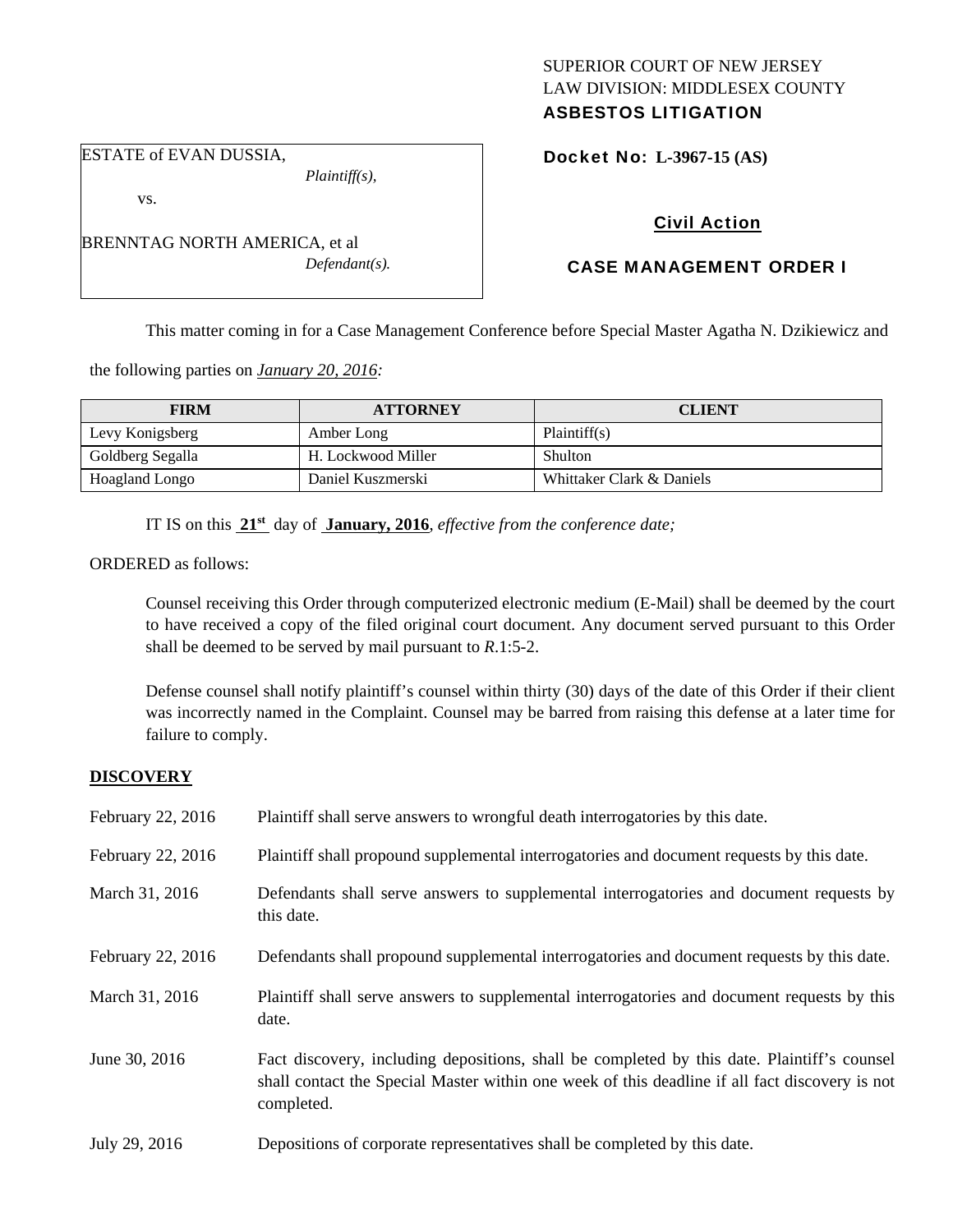## **EARLY SETTLEMENT**

July 11, 2016 Settlement demands shall be served on all counsel and the Special Master by this date.

## **SUMMARY JUDGMENT MOTION PRACTICE**

- November 18, 2016 Summary judgment motions shall be filed no later than this date.
- December 16, 2016 Last return date for summary judgment motions.

#### **MEDICAL DEFENSE**

- February 20, 2016 Plaintiff shall serve executed medical authorizations by this date.
- August 31, 2016 Plaintiff shall serve medical expert reports by this date.
- August 31, 2016 Upon request by defense counsel, plaintiff is to arrange for the transfer of pathology specimens and x-rays, if any, by this date.
- October 14, 2016 Defendants shall identify its medical experts and serve medical reports, if any, by this date. **In addition, defendants shall notify plaintiff's counsel (as well as all counsel of record) of a joinder in an expert medical defense by this date.**

## **LIABILITY EXPERT REPORTS**

- August 31, 2016 Plaintiff shall identify its liability experts and serve liability expert reports or a certified expert statement by this date or waive any opportunity to rely on liability expert testimony.
- October 14, 2016 Defendants shall identify its liability experts and serve liability expert reports, if any, by this date or waive any opportunity to rely on liability expert testimony.

## **ECONOMIST EXPERT REPORTS**

- August 31, 2016 Plaintiff shall identify its expert economists and serve expert economist report(s), if any, by this date or waive any opportunity to rely on economic expert testimony.
- October 14, 2016 Defendants shall identify its expert economists and serve expert economist report(s), if any, by this date or waive any opportunity to rely on economic expert testimony.

## **EXPERT DEPOSITIONS**

January 16, 2017 Expert depositions shall be completed by this date. To the extent that plaintiff and defendant generic experts have been deposed before, the parties seeking that deposition in this case must file an application before the Special Master and demonstrate the necessity for that deposition. To the extent possible, documents requested in a deposition notice directed to an expert shall be produced three days in advance of the expert deposition. The expert shall not be required to produce documents that are readily accessible in the public domain.

\_\_\_\_\_\_\_\_\_\_\_\_\_\_\_\_\_\_\_\_\_\_\_\_\_\_\_\_\_\_\_\_\_\_\_\_\_\_\_\_\_\_\_\_\_\_\_\_\_\_\_\_\_\_\_\_\_\_\_\_\_\_\_\_\_\_\_\_\_\_\_\_\_\_\_\_\_\_\_\_\_\_\_\_\_\_\_\_\_\_\_\_\_\_\_\_\_\_\_\_\_\_\_\_\_\_\_\_\_\_